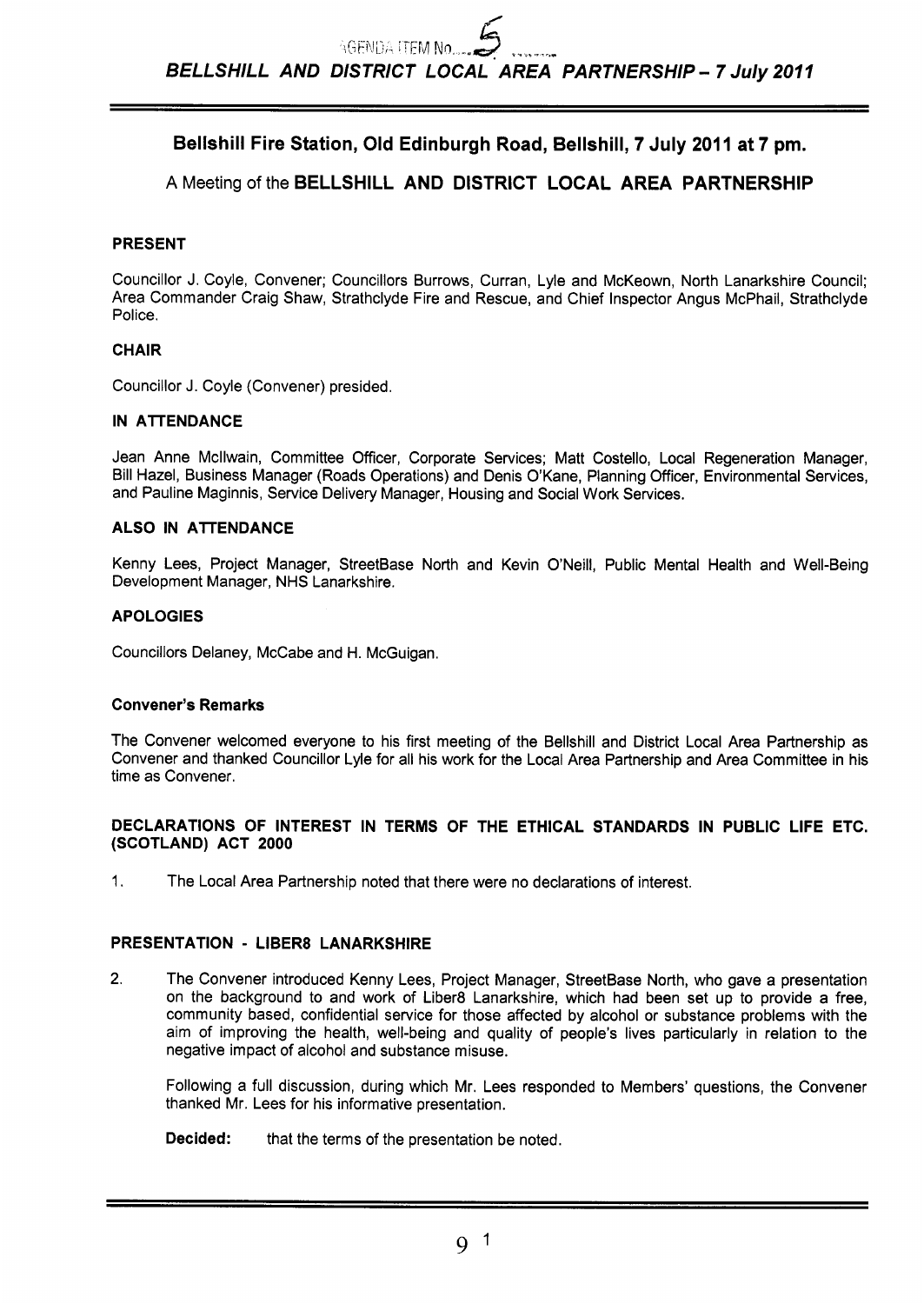# **PRESENTATION ON NHS ISSUES** - **FOCUS ON MENTAL HEALTH**

**3.** The Convener introduced Kevin O'Neil, Public Mental Health and Well-being Development Manager, NHS Lanarkshire, who gave a presentation on mental health initiatives within North Lanarkshire as a whole and in Bellshill in particular, which had been put in place to improve mental health in the area, remove the stigma associated with mental illness and increase awareness of mental health and suicide prevention.

Following a full discussion, during which the importance of partnership working in relation to mental health issues was highlighted and Mr. O'Neil responded to Members' questions, the Convener thanked Mr. O'Neil for his informative presentation.

**Decided:** that the terms of the presentation be noted.

# **REDUCTION IN LOCAL AREA PARTNERSHIPS**

- 4. With reference to paragraph 4 of the Minute of the Local Area Partnership held on 7 April 2011, when the presentation by the Local Regeneration Manager on the proposed reduction in the number of Local Area Partnerships was noted, there was submitted a report dated 7 July 2011 by the Chief Executive advising of (1) the outcome of the consultation in relation to the proposed reduction in Local Area Partnerships from six to three, and (2) the Council's decision to retain the six Local Area Partnerships structure meantime, subject to ongoing review, it having been noted that the necessary savings had been achieved by means of each Local Regeneration Manager covering two areas.
	- **Decided:** that the content of the report be noted.

# **BELLSHILL AND DISTRICT LOCAL AREA PARTNERSHlPlAREA COMMITTEE** - **MINUTES**

- **5.** There were submitted the Minutes of the meetings of the Bellshill and District Local Area Partnership and Area Committee held on 7 April 2011.
	- **Decided:** that the terms of the Minutes be noted.

# **BELLSHILL COMMUNITY COUNCIL** - **MINUTES**

6. There were submitted the Minutes of the meetings of Bellshill Community Council held on 16 March, 20 April, 18 May and 15 June 2011.

Arising from consideration of the Minutes, Councillor Lyle indicated that he had been informed that Bellshill Athletic Football Club was to relocate to a new ground at Hope Street, Mossend.

Thereon, Councillors McKeown and J. Coyle indicated that, as local members, they were not aware of this proposition and that an alternative proposal for this site was being progressed. The Convener then proposed that a full report on the matter be submitted to the next meeting of the Local Area Partnership.

#### **Decided:**

- (1) that the terms of the Minutes be noted, and
- (2) that it be recommended to the Area Committee that a full report on the relocation of Bellshill Athletic Football Club to Hope Street, Mossend be submitted to the next meeting of the Local Area Partnership.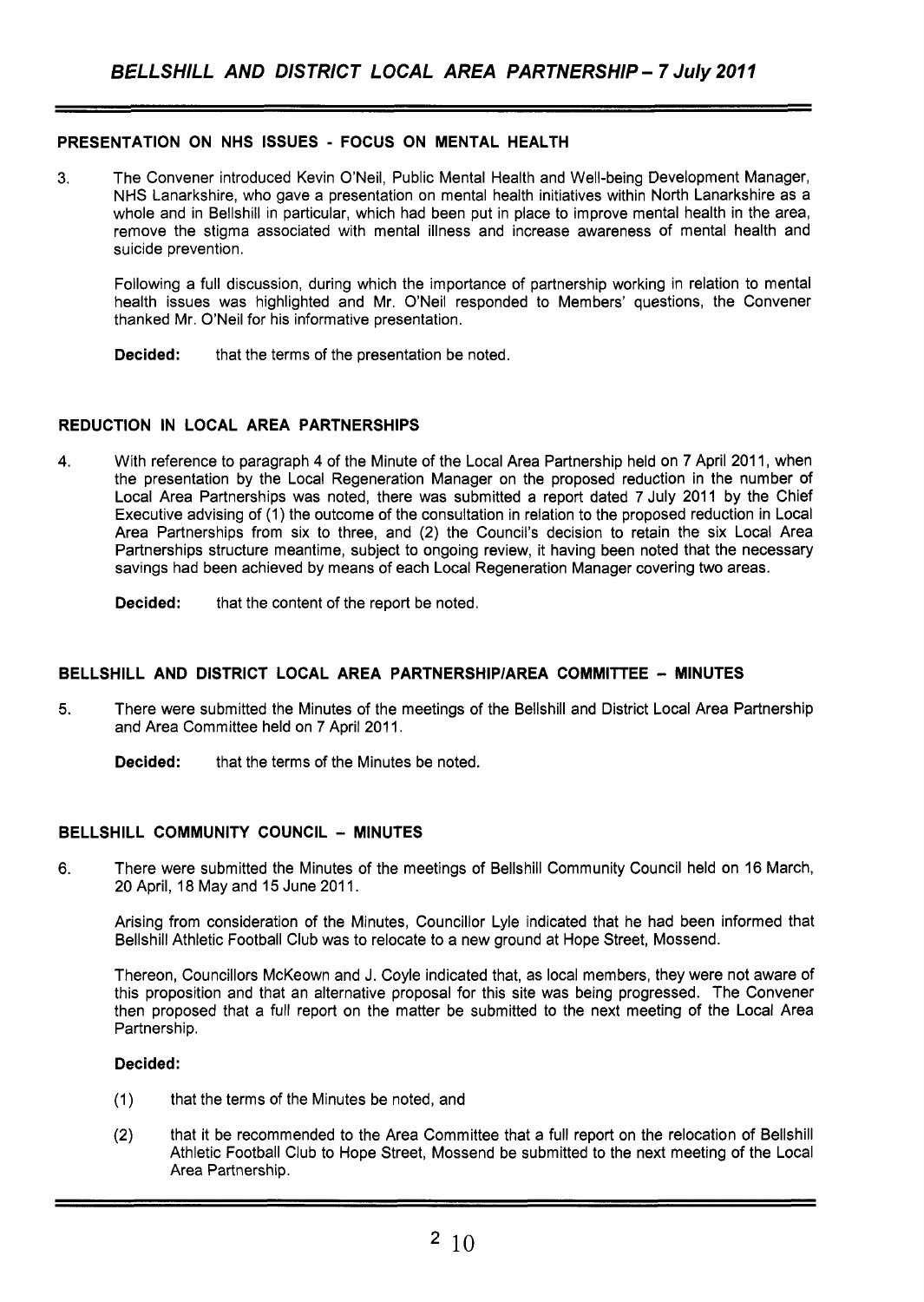# **BELLSHILL AND DISTRICT COMMUNITY FORUM** - **UPDATE**

7. There was submitted a report dated July 2011 from Bellshill and District Community Forum advising of the activity of the Forum over the last few months.

**Decided:** that the terms of the report be noted.

# **NORTH LANARKSHIRE PARTNERSHIP BOARD MINUTE**

**8.** There was submitted the Minute of the meeting of North Lanarkshire Partnership Board held on 23 March 2011.

**Decided:** that the terms of the Minute be noted.

### **NHS LANARKSHIRE** - **NORTH COMMUNITY HEALTH PARTNERSHIP** - **BELLSHILL AND DISTRICT LOCALITY**

**9.** There was submitted a report (docketed as relative to the Minute of the meeting of the Bellshill and District Area Committee held on 7 July 2011) dated 22 June 2011 by the Unit General Manager, NHS Lanarkshire (1) providing details of various initiatives that had taken place within the Bellshill Locality area, and (2) proposing that specific areas of information be identified for future reporting to the Looal Area Partnership meetings in the context of the Single Outcome Agreement and the Community Plan.

Councillor Lyle then indicated that he had been advised that NHS Lanarkshire were proposing to reduce the number of out-of-hours cars covering the area from five to four by the removal of one car from Lanark and expressed his concern about the possible reduction in service as a result of this change.

- **Decided:** that it be recommended to the Area Committee:-
	- (1) that a report on the proposal by NHS Lanarkshire to reduce the number of cars providing the out-of-hours service be submitted to the next meeting of the Local Area Partnership;
	- (2) that, in the context of the Single Outcome Agreement and the Community Plan, specific areas be identified for future reports to the Local Area Partnership, and
	- (3) that the contents of the report be otherwise noted.

# **JOINT COMMUNITY SAFETY REPORT**

10. There was submitted a joint report (docketed as relative to the Minute of the meeting of the Bellshill and District Area Committee held on 7 July 2011) dated 7 July 2010 by Housing and Social Work Services, Strathclyde Police and Strathclyde Fire and Rescue advising of initiatives and measures taken to minimise the level of anti-social behaviour within the Bellshill and District area for the period from March to May 2011, including (1) a summary of the key activities of the three partners; (2) statistical information in respect of the partners, as detailed within Appendices 2 to **4** of the report, and (3) details of (a) the hotspots for the Bellshill and District area, as shown in Appendix 1 to the report, and (b) the work of StreetBase North through Liber8 Lanarkshire, where outreach services were provided for young people with potential alcohol and drug abuse issues in the Birkenshaw, Tannochside and Viewpark areas, as detailed in Appendix 5 to the report.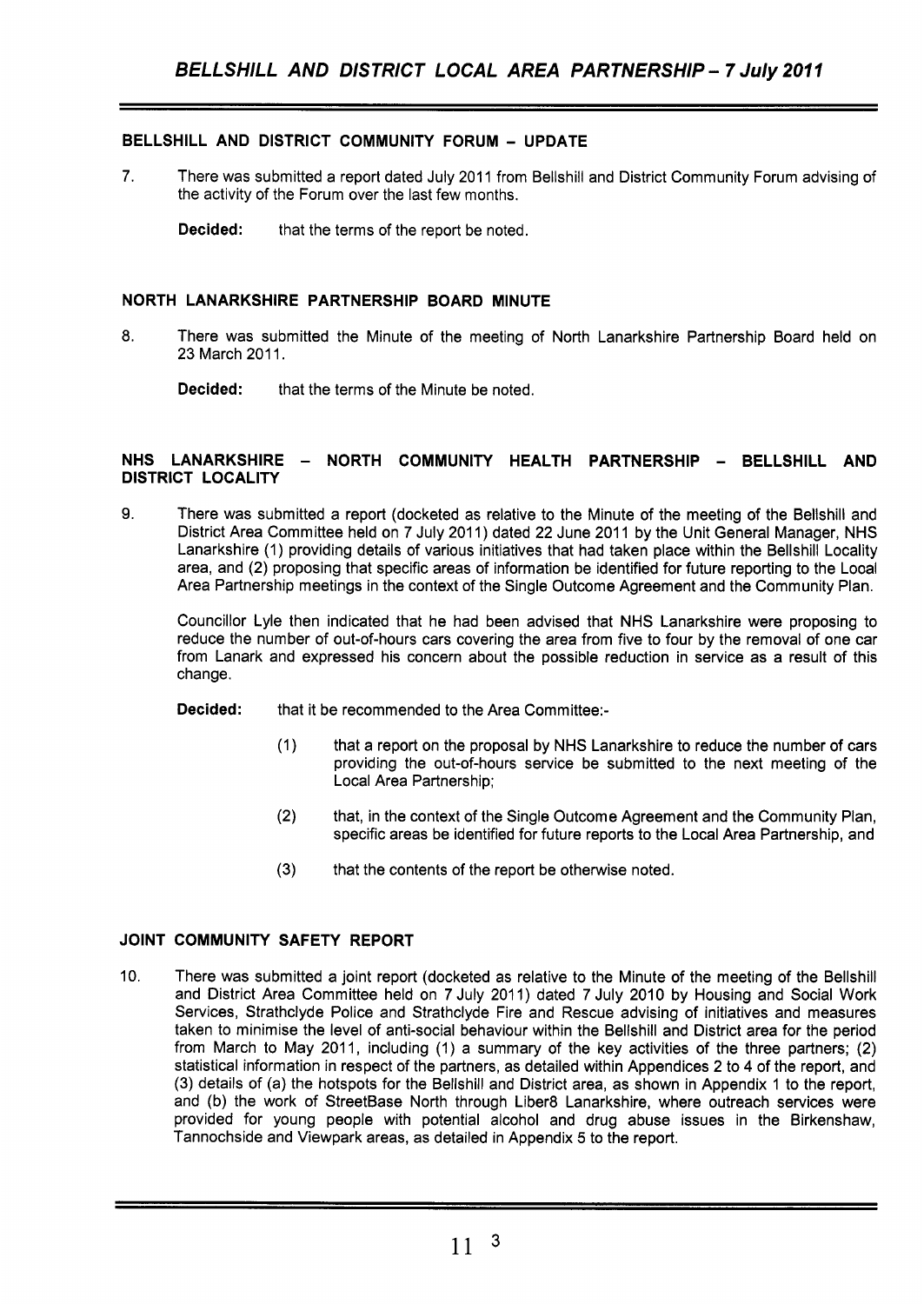The Local Area Partnership then heard Pauline Maginnis, Service Delivery Manager, Housing and Social Work Services; Area Commander Craig Shaw and Station Commander Brian McGuire, Strathclyde Fire and Rescue, and Chief Inspector Angus McPhail and Inspector Stewart Hurry, Strathclyde Police, in supplement to the report and in response to Members' questions.

**Decided:** that the content of the report be noted.

# **LOCAL DEVELOPMENT PROGRAMME**

11. With reference to paragraph 9 of the Minute of the meeting of the Local Area Partnership held on 7 April 201 1, there was submitted a report (docketed as relative to the Minute of the meeting of the Bellshill and District Area Committee held on 7 July 2011) dated 7 July 2010 by the Head of Regeneration Services (1) detailing the criteria for projects to be included within the Local Development Programme; (2) proposing, for the reasons detailed in the report, that the Estate Based Initiatives budget be formally amalgamated with the Local Development Programme budget; (3) setting out the current position in relation to the projects within the Programme for 2010/11, as detailed in Appendix 1 to the report; (4) indicating that, for the reasons detailed within the report, it was proposed to develop a two year Local Development Programme, and (5) seeking approval of proposed projects for implementation over the two year Local Development Programme 201 1/12 and 2012/13, as detailed in Appendix 2 to the report (as amended and tabled).

Matt Costello, Local Regeneration Manager, then highlighted the main points of the report and responded to Members' questions.

**Decided:** that it be recommended to the Area Committee:-

- (1) that the progress regarding projects for delivery in 2010/2011, as detailed in Appendix 1 to the report, be noted;
- (2) that the proposed projects for delivery over the two year Local Development Programme 2011/2012 and 2012/2013, as detailed in Appendix 2 to the report, as amended, be approved;
- (3) that further progress on the current and proposed projects be reported to future meetings of the Local Area Partnership, and
- **(4)** that the proposal to amalgamate the Estate Based Initiatives budget with the Local Development Programme budget, for its interest, be endorsed.

# **BELLSHILL TOWN CENTRE ACTION PLAN**

# **(1) UPDATE**

12. With reference to paragraph 10 of the Minute of the meeting of the Local Area Partnership held on 7 April 2011, there was submitted a report (docketed as relative to the Minute of the meeting of Bellshill and District Area Committee held on 7 July 2011) dated 20 June 2011 by the Head of Planning and Development updating the Local Area Partnership on the current position in relation to the Bellshill Town Centre Action Plan (1) indicating that the Phase Four works were complete with the exception of snagging works; (2) providing an update on the feature lighting being provided within the Town Centre, which was mainly complete; (3) advising that the Hamilton Road roundabout was now complete with minimal disruption to traffic and plans were being progressed for the construction of a further roundabout on Hamilton Road at the junction of Farmgate Square, and **(4)** intimating that the projects for implementation within the Bellshill area during 2011/2012 and 2012/2013, as detailed in Appendix 1 to the report, were being progressed.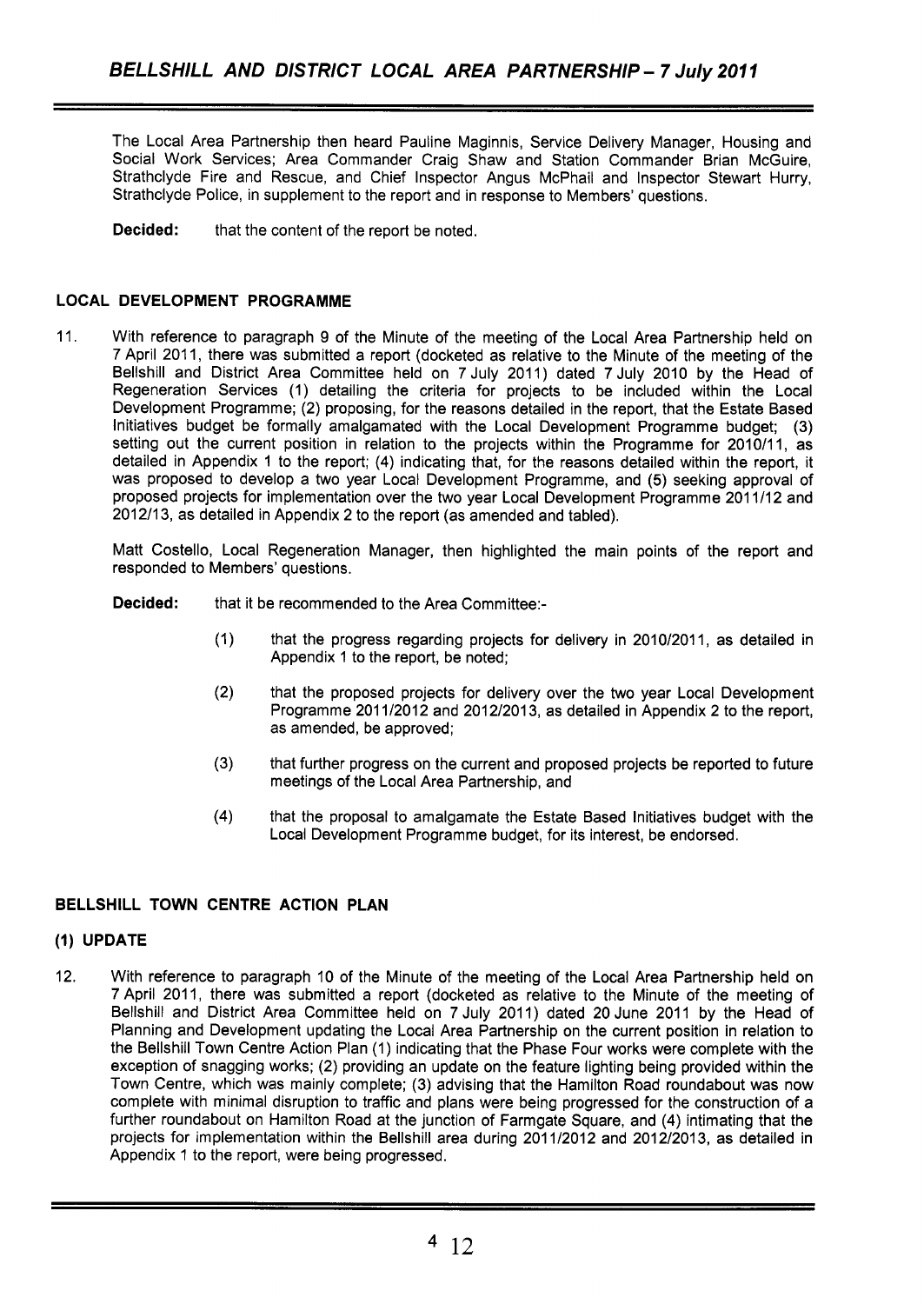Denis O'Kane, Planning Officer, then (1) highlighted the main points of the report; (2) indicated (a) that repairs would be undertaken to Neilson Street in the coming weeks, as a consequence of which a compound would be located within a section of Glebe Street Car Park, and (b) that the official opening of James Dempsey Way was anticipated to take place on 28 July 2011, and (3) responded to Members' questions.

**Decided:** that the progress made on the Bellshill Town Centre Action Plan be noted.

# **(2) CLOSURE OF MAIN STREET TO THE WEST OF THE SIR MATT BUSBY CENTRE**

13. With reference to paragraph 10 of the Minute of the meeting of the Local Area Partnership held on 7 April 2011, when, inter alia, it was agreed that Officers be requested to re-evaluate the closure of Main Street at Glebe Street in light of the time which had passed since the original proposals were approved, there was submitted a report dated 17 June 2011 by the Head of Roads and Transportation (1) indicating that the closure of Main Street to the west of the Sir Matt Busby Centre was scheduled to take place during 2011/2012, dependent on the promotion of a Road Closure Order; (2) advising that traffic micro-simulation modelling work was to be commissioned on completion of the Town Centre works to analyse current traffic flows and patterns and to examine and quantify the effects of any proposed alterations to the Road Network, and (3) listing the possible effects on traffic of the proposed closure.

The Local Area Partnership then heard Bill Hazel, Business Manager (Roads Operations), in supplement to the report when he proposed that a report be submitted to the Planning and Transportation Committee seeking approval for a short term closure of Main Street to the west of the Sir Matt Busby Centre, subject to appropriate legislation, to assess the impact on the road system.

- **Decided:** that it be recommended to the Area Committee:-
	- (1) that a report be submitted to the Planning and Transportation Committee seeking approval for a short term closure of Main Street to the west of the Sir Matt Busby Centre, subject to appropriate legislation, to assess the impact on the road network, and
	- (2) that the contents of the report be otherwise noted.

**The Chair being of the opinion that the following item of business was relevant, competent and urgent authorised its consideration as a matter of urgency and exercised his discretion to vary the order of business as hereinafter Minuted.** 

# **PLAY PARK ON THORNDEAN AVENUE, BELLSHILL**

- 14. On a question being raised by a local resident regarding (1) the lack of consultation with residents prior to the development of the play area at Thorndean Avenue, Bellshill, and (2) the anti social behaviour that had occurred at the play area since its construction, including damage to fencing, fire setting and the loitering of youths, the Convener advised that there was no obligation to consult local residents in relation to this type of development and proposed that the Local Regeneration Manager arrange a meeting between Sandra Mousdale, Play Services Manager, representatives of the local residents and the Police to discuss this matter.
	- **Decided:** that it be recommended to the Area Committee:-
		- (1) that the Local Regeneration Manager make arrangements for a meeting to take place to discuss this matter, involving the Play Services Manager, representatives of the local residents and the Police, and
		- (2) that, meantime, the position be noted.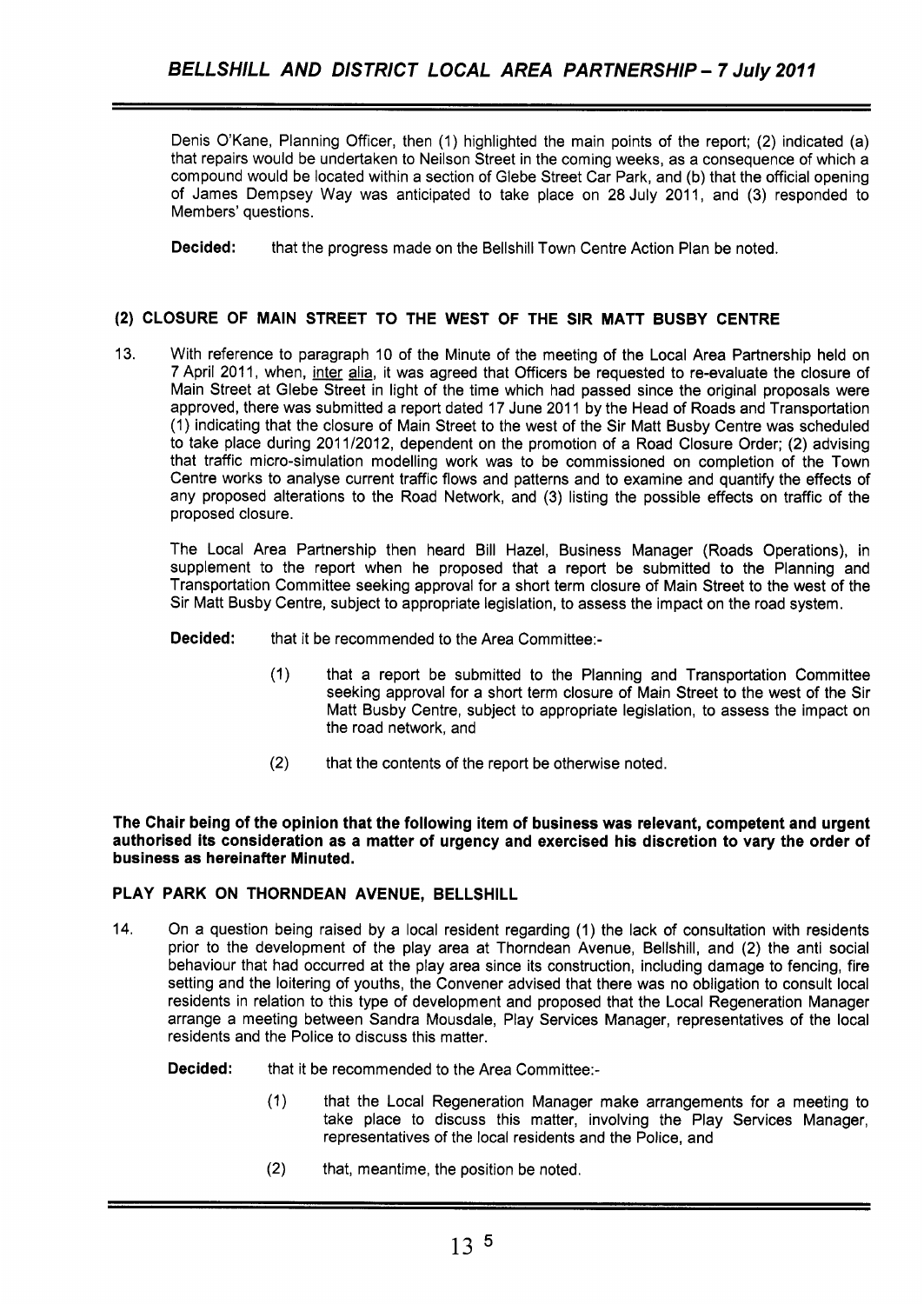# **DATE, TIME AND VENUE OF NEXT MEETING**

15. The Local Area Partnership noted that the next meeting of the Bellshill and District Local Area Partnership would be held on Thursday, 6 October 2011 at 7 pm in Lawmuir Primary School, Footfield Road, Bellshill.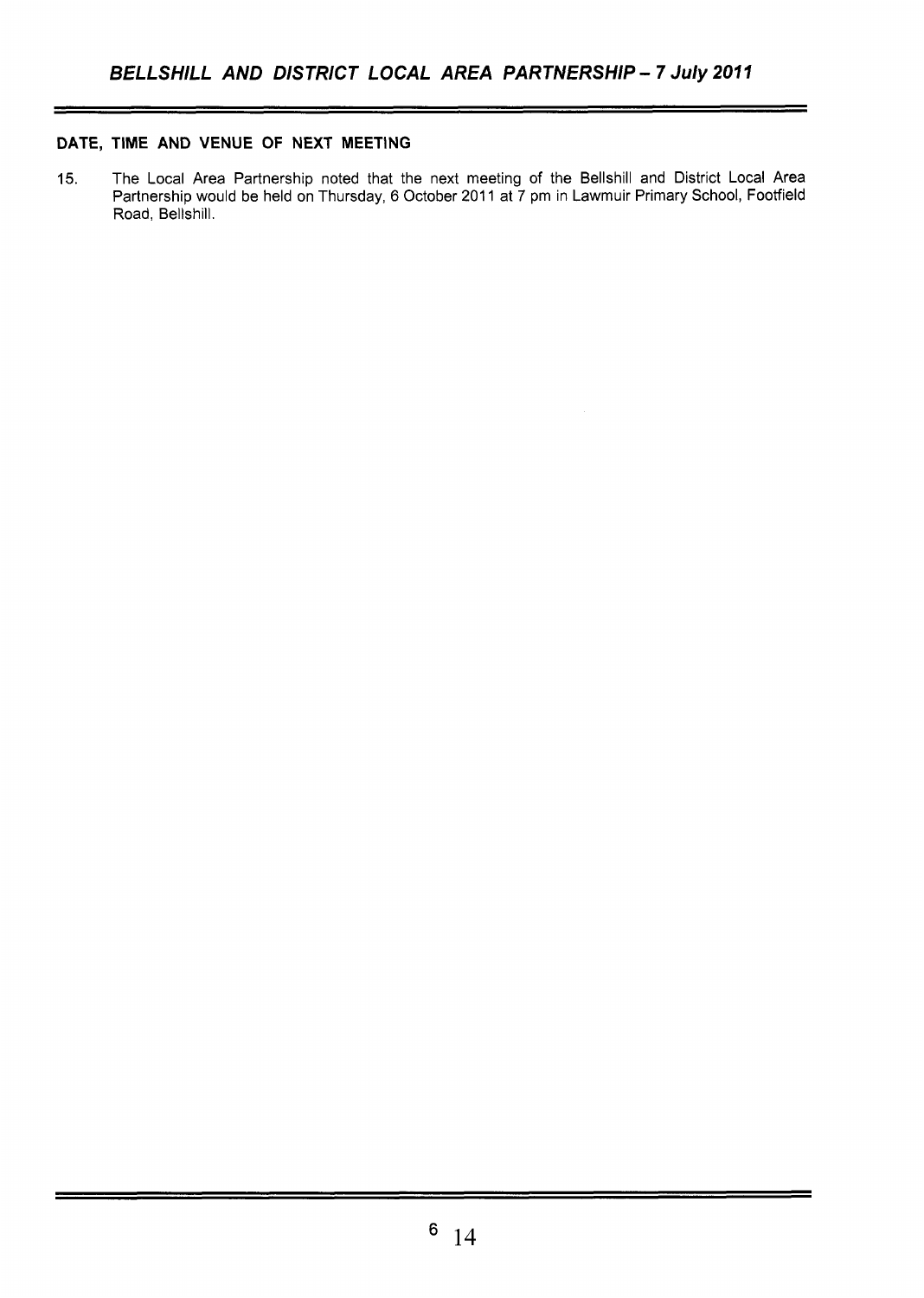# Bellshill Fire Station, Old Edinburgh Road, Bellshill, 7 July 2011 at 9 pm.

# A Meeting of the BELLSHILL AND DISTRICT AREA COMMITTEE

### PRESENT

Councillor J. Coyle, Convener; Councillors Curran, Lyle and McKeown.

### **CHAIR**

Councillor J. Coyle (Convener) presided.

#### IN ATTENDANCE

The Committee Officer, Corporate Services; Local Regeneration Manager, Business Manager (Roads Operations) and Planning Officer, Environmental Services, and Service Delivery Manager, Housing and Social Work Services.

# APOLOGIES

Councillors Burrows, Delaney, McCabe and H. McGuigan.

### 1. DECLARATIONS OF INTEREST IN TERMS OF THE ETHICAL STANDARDS IN PUBLIC LIFE ETC. (SCOTLAND) ACT **2000**

The Committee noted that there were no declarations of interest.

#### 2. CONSIDER RECOMMENDATIONS BY THE BELLSHILL AND DISTRICT LOCAL AREA PARTNERSHIP HELD ON 7 JULY **2011**

The Committee gave consideration to the recommendations made by the Bellshill and District Local Area Partnership at its meeting held on 7 July 2011 and agreed in respect of each item, the following:-

#### (1) PRESENTATION - LIBER8 LANARKSHIRE

Decided: that the terms of the presentation be noted.

#### (2) PRESENTATION ON NHS ISSUES - FOCUS ON MENTAL HEALTH

Decided: that the terms of the presentation be noted.

# **(3)** REDUCTION IN LOCAL AREA PARTNERSHIPS

Decided: that the content of the report be noted.

(4) BELLSHILL AND DISTRICT LOCAL AREA PARTNERSHIP/AREA COMMITTEE -MINUTES

Decided: that the terms of the Minutes be noted.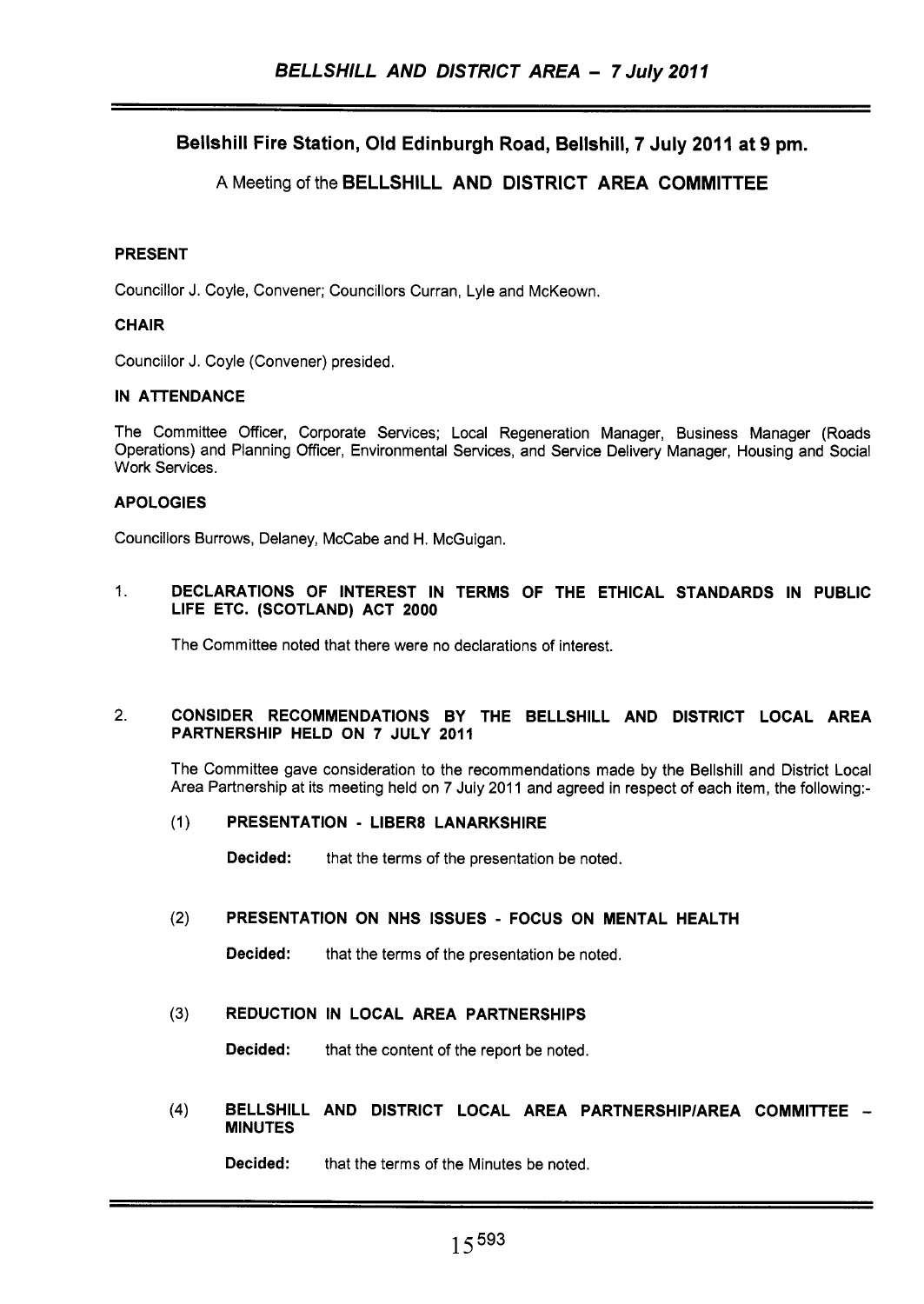# (5) **BELLSHILL COMMUNITY COUNCIL** - **MINUTES**

## **Decided:**

- (1) that the terms of the Minutes be noted, and
- (2) that a full report on the relocation of Bellshill Athletic Football Club to Hope Street, Mossend be submitted to the next meeting of the Local Area Partnership.

#### (6) **BELLSHILL AND DISTRICT COMMUNITY FORUM** - **UPDATE**

**Decided:** that the terms of the report be noted.

#### **(7) NORTH LANARKSHIRE PARTNERSHIP BOARD MINUTE**

**Decided:** that the terms of the Minute be noted.

# **(8) NHS LANARKSHIRE** - **NORTH COMMUNITY HEALTH PARTNERSHIP** - **BELLSHILL AND DISTRICT LOCALITY**

#### **Decided:**

- (1) that a report on the proposal by NHS Lanarkshire to reduce the number of cars providing the out-of-hours service be submitted to the next meeting of the Local Area Partnership;
- (2) that, in the context of the Single Outcome Agreement and the Community Plan, specific areas be identified for future reports to the Local Area Partnership, and
- (3) that the contents of the report be otherwise noted.

# **(9) JOINT COMMUNITY SAFETY REPORT**

**Decided:** that the content of the report be noted.

# (10) **LOCAL DEVELOPMENT PROGRAMME**

#### **Decided:**

- (1) that the progress regarding projects for delivery in 2010/2011, as detailed in Appendix 1 to the report, be noted;
- (2) that the proposed projects for delivery over the two year Local Development Programme 2011/2012 and 2012/2013, as detailed in Appendix **2** to the report, as amended, be approved;
- that further progress **on** the current and proposed projects be reported to future meetings of the Local Area Partnership, and **(3)**
- **(4)** that the proposal to amalgamate the Estate Based Initiatives budget with the Local Development Programme budget, for its interest, be endorsed.